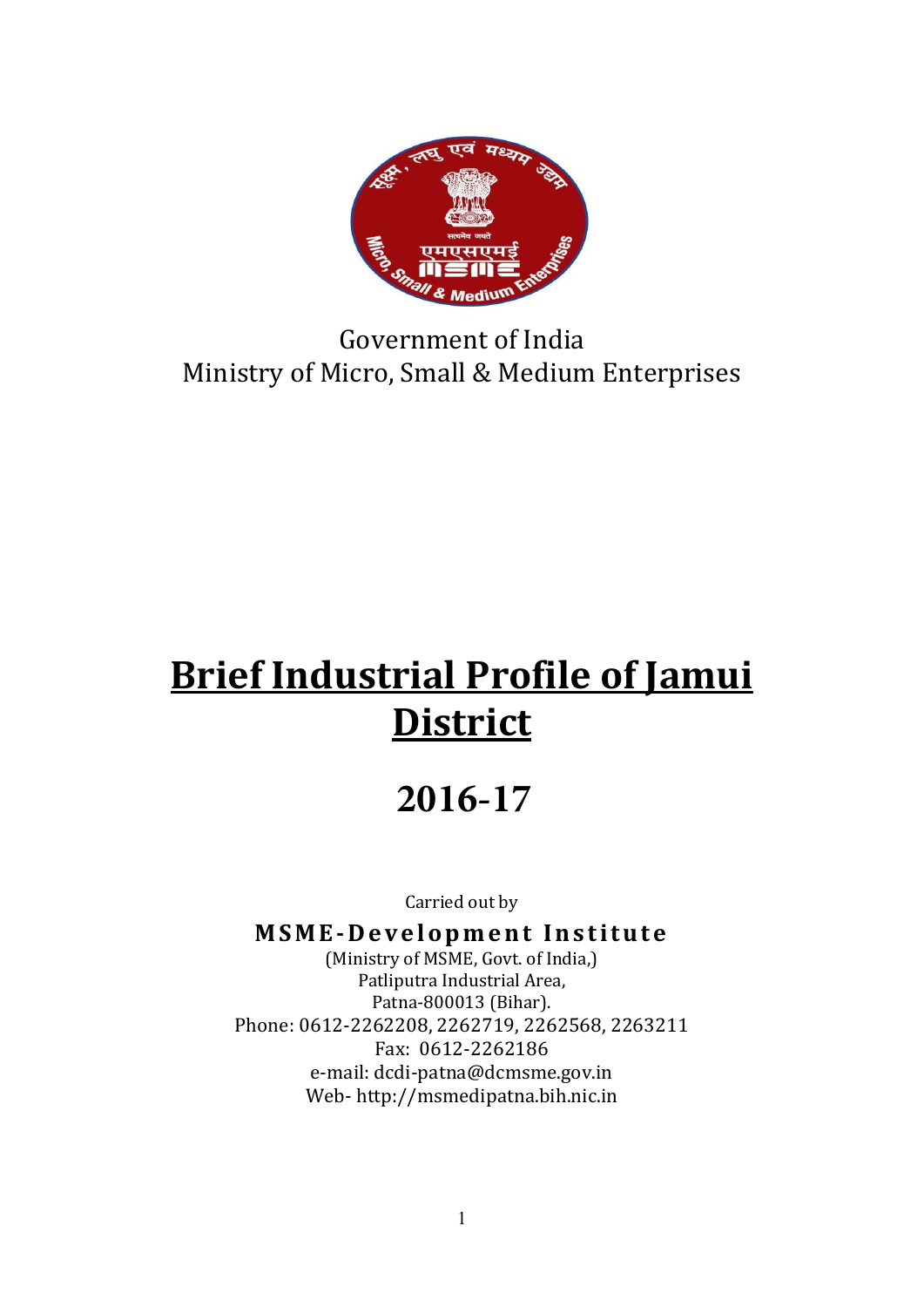#### **FOREWORD**

The Micro, Small & Medium Enterprises Development Institute, Patna has prepared an Industrial Profile of Jamui, District Bihar. The objective to prepare the Industrial profile of the district is to make the information readily available in respect of location, administrative set up, industrial area available, growth & trend of MSMEs, clusters etc to the existing as well as prospective entrepreneurs. The available data have been compiled and the profile is prepared. It is expected that this industrial profile will be useful for Government & non-government promotional & developmental agencies engaged in promotion and development of MSMEs in Jamui, District Bihar.

I take this opportunity to express my gratitude to the officers of  $O/O$  the Department of Industries, Govt. of Bihar, General Manager, District Industry Centre and Bihar Industrial Area Development Authority (BIADA) for extending their co-operation in preparing this Industrial Profile.

I also place on record my appreciation to Shri Ramesh Kumar, Asstt. Director (E.I.) and Shri Ravi Kant, Asstt. Director (E.I.) of this Institute for their hard work in bringing out report in this form.

> (A. R. Gokhe) Director

Date: 29.03.2017 Place: Patna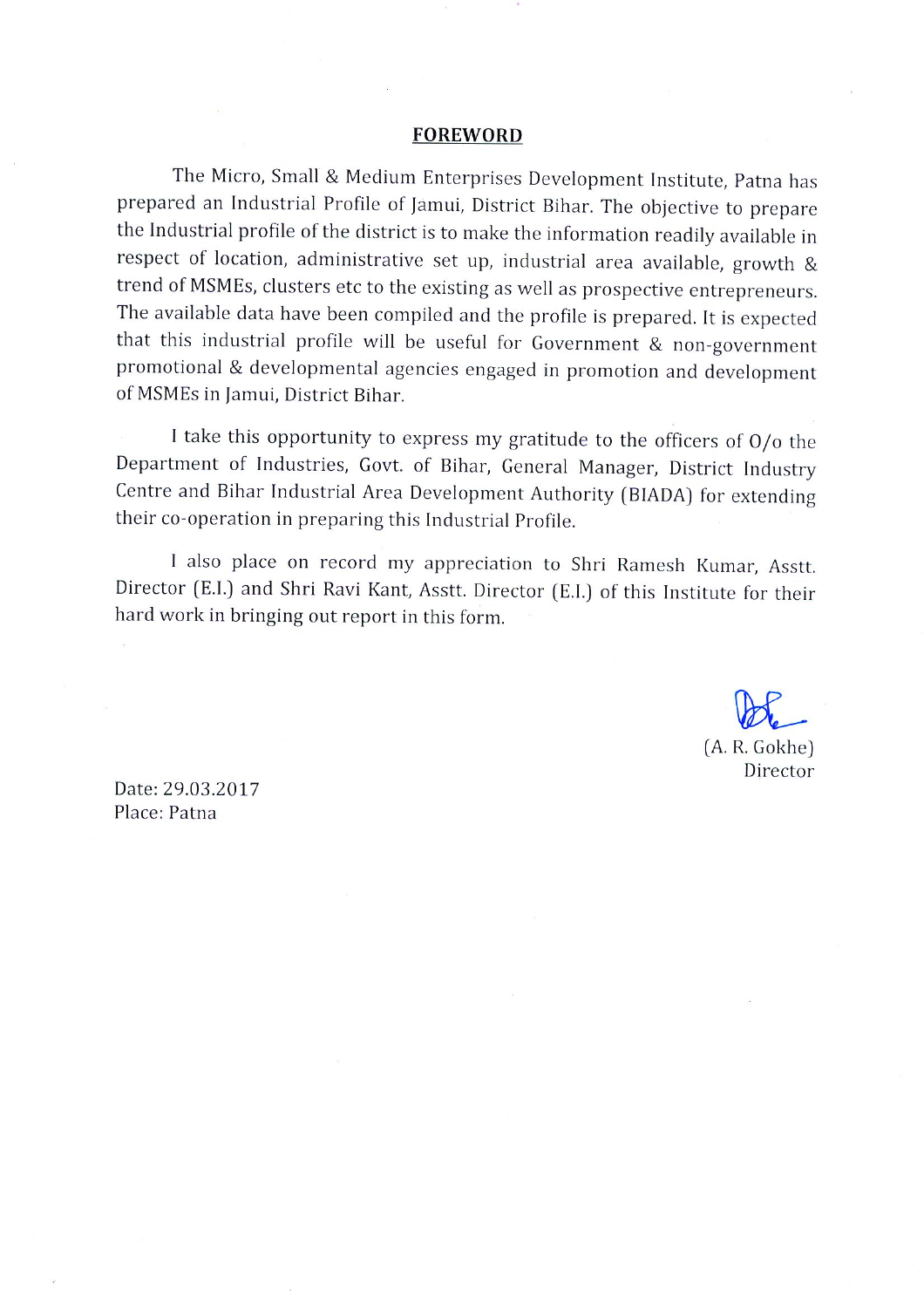| <b>S. No.</b> | <b>Topic</b>                                                                     | Page No. |
|---------------|----------------------------------------------------------------------------------|----------|
| 1.            | General Characteristics of the District                                          | 03       |
| 1.1           | Location & Geographical Area                                                     | 03       |
| 1.2           | Topography                                                                       | 03       |
| 1.3           | Availability of Minerals.                                                        | 03       |
| 1.4           | Forest                                                                           | 03       |
| 1.5           | Administrative set up                                                            | 04       |
| 2.            | District at a glance                                                             | 04       |
| 2.1           | Existing Status of Industrial Area in the District Jamui                         | 05       |
| 3.            | Industrial Scenario of Jamui                                                     | 05       |
| 3.1           | Industry at a Glance                                                             | 05       |
| 3.2           | Year Wise Trend of Units Registered                                              | 06-07    |
| 3.3           | Details Of Existing Micro & Small Enterprises & Artisan Units<br>In The District | 07       |
| 3.4           | Large Scale Industries / Public Sector undertakings                              | 07       |
| 3.5           | Major Exportable Item                                                            | 08       |
| 3.6           | <b>Growth Trend</b>                                                              | 08       |
| 3.7           | Vendorisation / Ancillarisation of the Industry                                  | 08       |
| 3.8           | <b>Medium Scale Enterprises</b>                                                  | 08       |
| 3.8.1         | List of the units in Medium Sector & near by Area                                | 08       |
| 3.8.2         | Major Exportable Item                                                            | 08       |
| 3.9           | Service Enterprises                                                              | 08       |
| 3.10          | <b>Potential for new MSMEs</b>                                                   | 08       |
| 4.            | Existing Clusters of Micro & Small Enterprise                                    | 08       |
| 4.1           | Detail Of Major Clusters                                                         | 09       |
| 4.1.1         | Manufacturing Sector                                                             | 09       |
| 4.1.2         | Service Sector                                                                   | 09       |
| 4.2           | Details of Identified cluster                                                    | 09       |
| 5.            | General issues raised by industry association during the course<br>of meeting    | 09       |
| 6.            | Steps to set up MSMEs                                                            | 09-10    |
| 7.            | Additional information if any                                                    | 11       |

## **Contents**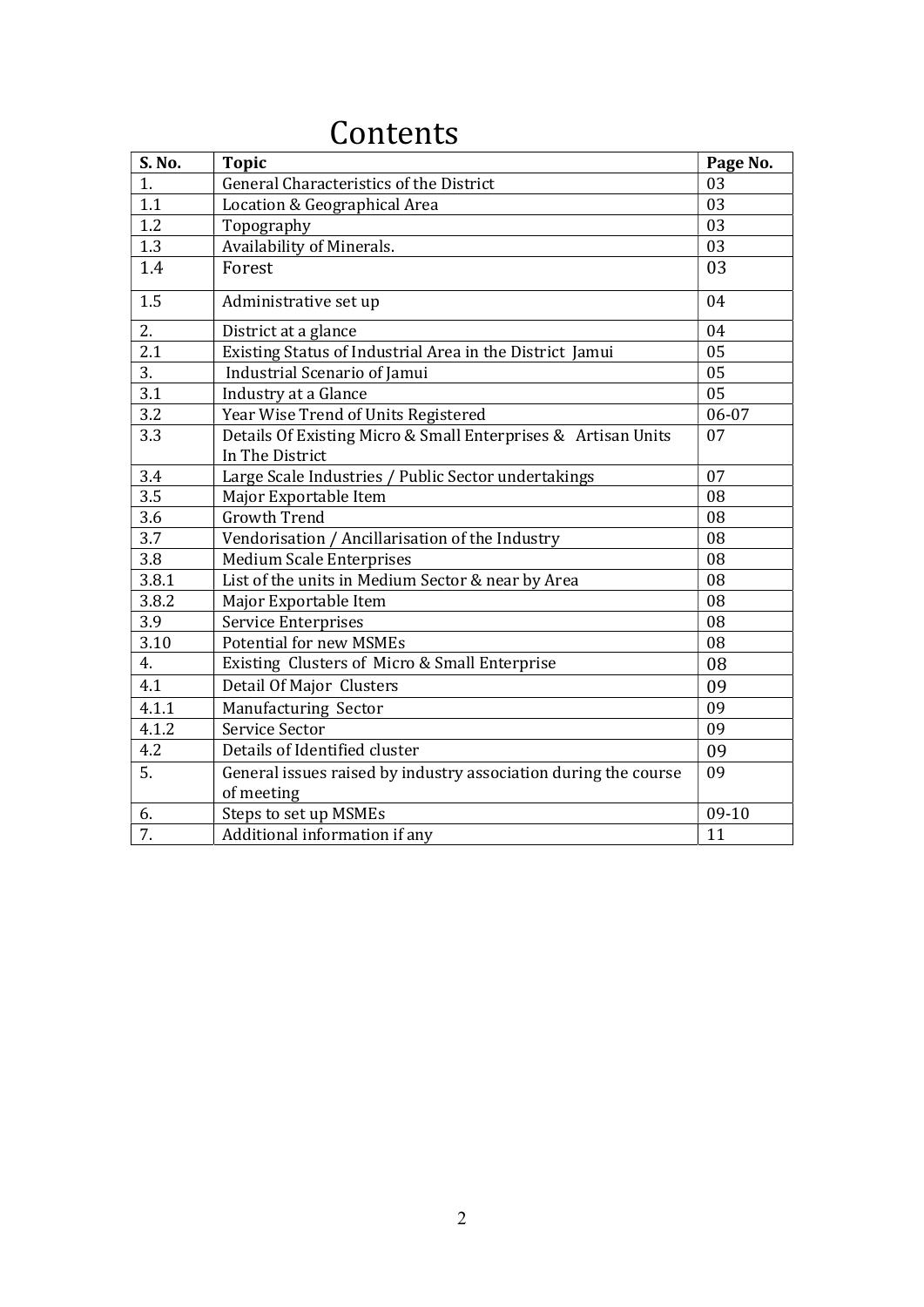# Brief Industrial Profile of Jamui District

## 1. General Characteristics of the District

## 1.1 Location & Geographical Area.

Jamui newly formed Dist in the year 1991 Feb, 21 exist in the south of Bihar, having area 3122.80 sq.km and population 1760405 (2011 Census). The district has some small scale industries based on agriculture and need based industries. There is no large and medium scale industry in the district.

## 1.2 Topography

Jamui has a typical topography. The soil pattern of the district differs widely due to topography of the region. Important soil are sandy soils and alluvial soil of heavy texture having natural or alkaline reaction. Jhajha, Khaira, Sono, Chakai, Laxmipur block contain forest soil. A sizeable part of the plain of northern side of the district lies in the Basin of Kiul River and its tributaries.

## 1.3 Availability of Minerals.

Jamui is one of the important district in Bihar where different types of ores & Minerals are found. The hills of Laxmipur and Khaira are comprised of archaenschists including the iron ore. In Laxmipur, Sono and Chakai the chief formation in gneiss basement complex. Mica mines lie in the portion of adjoining Hazaribag district. Beside these there is possibility of availability of lime stone, China clay, Magnese, Graphic Pegmite Termoline quartz etc. in the southern hills of the district. Ore of gold has been observed in Sono Block. Hilly areas of Jamui are also acquainted with valuable stone like Marble, Topaz, and American diamond, Sfatik, Manic etc. coals are found in hilly area of Barhat block.

| S.NO.                             | <b>NAME OF MINERAL</b> | PRODUCTION in tones |  |  |
|-----------------------------------|------------------------|---------------------|--|--|
|                                   |                        | 2010-2011           |  |  |
| <b>MINOR</b>                      |                        |                     |  |  |
| 1.                                | Sand                   |                     |  |  |
| 2.                                | Stone                  | 524050              |  |  |
| 3.                                | Soil for brick         | Trace               |  |  |
| 4.                                | Granite                | Trace               |  |  |
| 5.                                | Feldspar               | Trace               |  |  |
| 6.                                | Magnetite              | Trace               |  |  |
| 7.                                | Gold                   | Trace               |  |  |
| BERT OF MINES & CROLOGY<br>001D0E |                        |                     |  |  |

#### PRODUCTION OF MINERAL 2010-11

SOURCE:- DEPT. OF MINES & GEOLOGY.,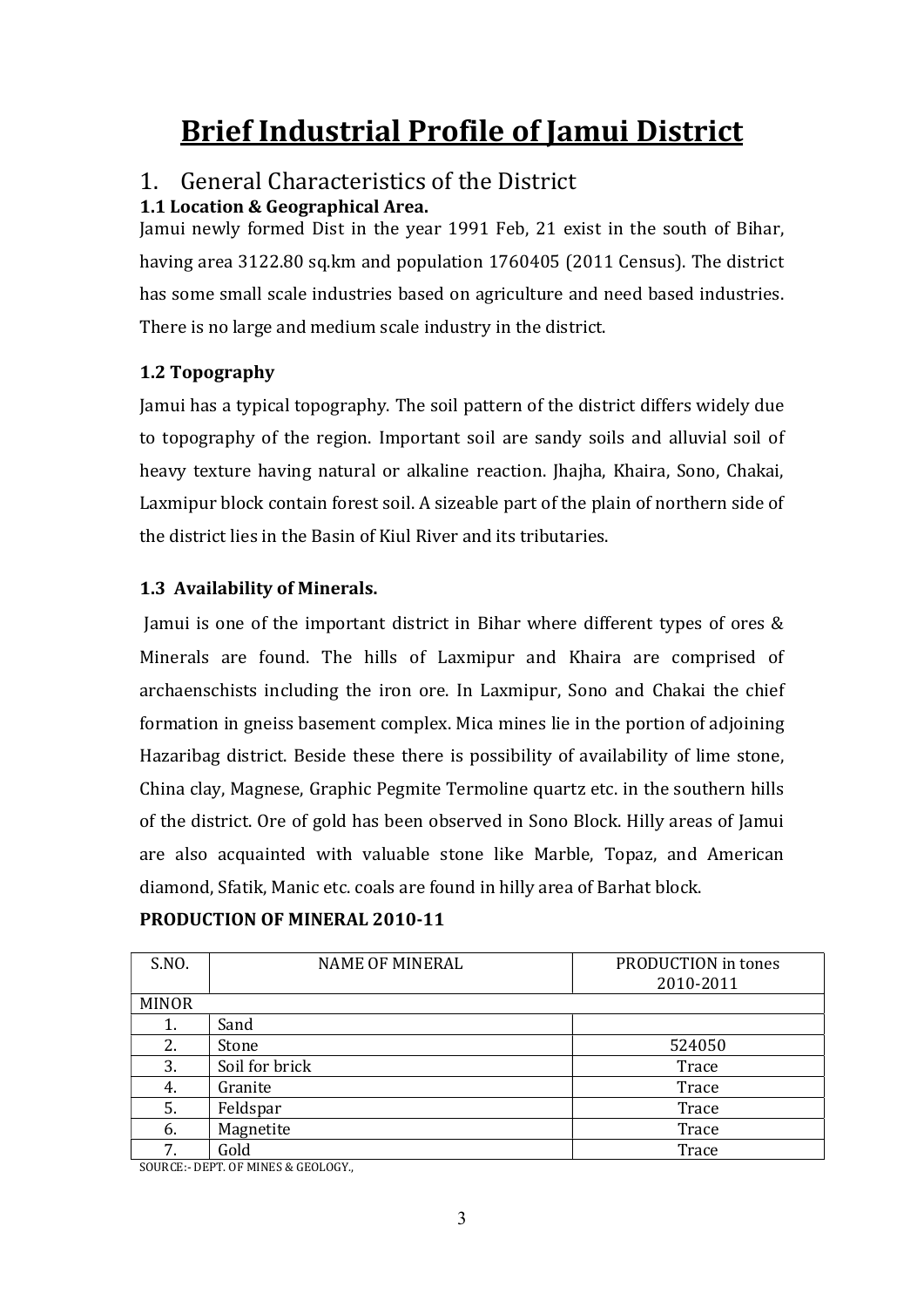#### 1.4 FOREST:

The District contains 204734 acre forest which covers 21.28% of the total area. Forest resource are like leaf for plate, Kendu leaf, Building wood, furniture wood, rubber Gond etc.

## 1.5 Administrative set up.

Jamui is head quarter of Jamui District it is divided into one subdivision and ten blocks having 153 Panchayat and 1528 villages. Four Assembly Constituencies namely Jamui, Sikandra, Jhajha Chakai are there . The entire four Assembly constituencies are the part of Jamui (SC) Parliamentary Constituency.

## 2. District at a glance

| S.No         | Particular                   | Year    | Unit    | <b>Statistics</b> |  |  |
|--------------|------------------------------|---------|---------|-------------------|--|--|
| $\mathbf{1}$ | <b>Geographical features</b> |         |         |                   |  |  |
| (A)          | Geographical Data            |         |         |                   |  |  |
|              | i) Latitude                  |         |         | 24055'N           |  |  |
|              | ii) Longitude                |         |         | 86013'E           |  |  |
|              | iii) Geographical Area       |         | Sq. km. | 3122.80           |  |  |
| (B)          | <b>Administrative Units</b>  |         |         |                   |  |  |
|              | i) Sub divisions             |         |         | 01                |  |  |
|              | ii) Tehsils                  |         |         | 10                |  |  |
|              | iii) Sub-Tehsil              |         |         |                   |  |  |
|              | iv) Patwar Circle            |         |         |                   |  |  |
|              | v) Panchayat Simitis         |         |         |                   |  |  |
|              | vi) Nagar nigam              |         |         |                   |  |  |
|              | vii) Nagar Palika            |         |         | 03                |  |  |
|              | viii) Gram Panchayats        |         |         | 153               |  |  |
|              | xi) Revenue villages         |         |         | 1528              |  |  |
|              | x) Assembly Area             |         |         | 04                |  |  |
| 2.           | Population                   |         |         |                   |  |  |
| (A)          | Sex-wise                     |         |         |                   |  |  |
|              | i) Male                      | 2011    |         | 916064            |  |  |
|              | ii) Female                   | 2011    |         | 844341            |  |  |
| (B)          | <b>Rural Population</b>      | 2011    |         | 1615072           |  |  |
| 3.           | <b>Agriculture</b>           |         |         |                   |  |  |
| A.           | Land utilization             |         |         |                   |  |  |
|              | i) Total Area                | 2010-11 | Sq.km.  | 3122.80           |  |  |
|              | ii) Forest cover             | 2010-11 | Acre    | 204733.95         |  |  |
|              | iii) Non Agriculture Land    | 2010-11 | Hectare | 149602            |  |  |
|              | v) cultivable Barren land    | 2010-11 | Hectare | 119974.50         |  |  |
| 4.           | <b>Forest</b>                |         |         |                   |  |  |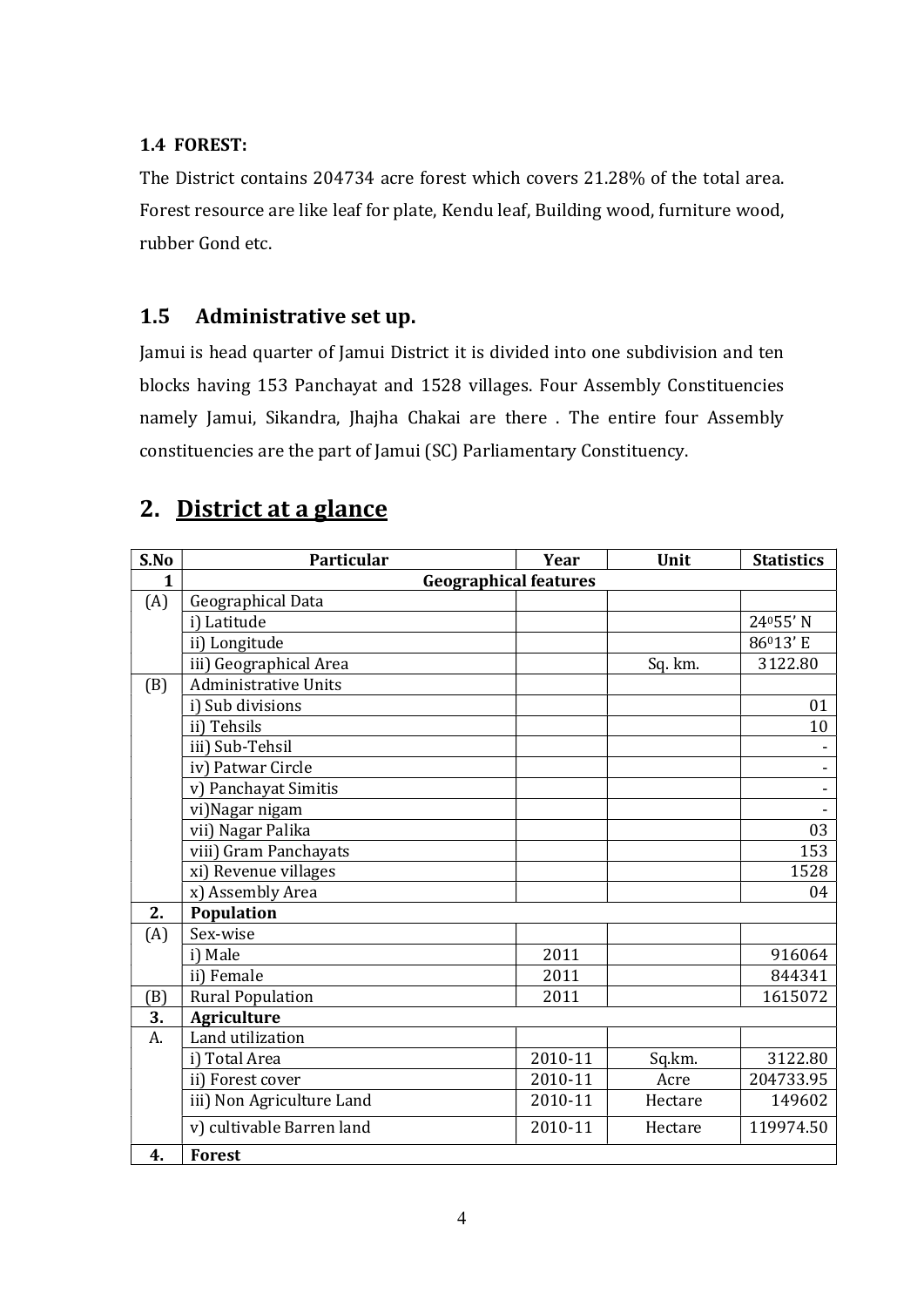|           | (i) Forest                                     | 2010-11 | Acre         | 204733.95 |
|-----------|------------------------------------------------|---------|--------------|-----------|
| 5.        | <b>Livestock &amp; Poultry</b>                 |         |              |           |
| A.        | Cattle                                         |         |              |           |
|           | i) Cows                                        | 2007    | Nos.         | 257266    |
|           | ii) Buffaloes                                  | 2007    | Nos.         | 65536     |
| <b>B.</b> | <b>Other livestock</b>                         |         |              |           |
|           | i) Goats                                       | 2007    | Nos.         | 299948    |
|           | ii) Pigs                                       | 2007    | Nos.         | 28131     |
|           | iii) Dogs & Bitches                            | 2007    | Nos.         | 129055    |
|           | iv) Railways                                   |         |              |           |
|           | i) Length of rail line                         | 2010-11 | Kms          | 75        |
|           | V) Roads                                       |         |              |           |
|           | (a) National Highway                           | 2010-11 | Kms          | 320       |
|           | (b) State Highway                              | 2010-11 | Kms          | 390       |
|           | (c) Main District Highway                      | 2010-11 | Kms          | 495       |
|           | (d) Other district & Rural Roads               | 2010-11 | Kms          |           |
|           | (e) Rural road/ Agriculture Marketing          | 2010-11 | Kms          | 729.30    |
|           | <b>Board Roads</b>                             |         |              |           |
|           | (f) Kachacha Road                              | 2010-11 | Kms          | 513       |
|           | (VI) Communication                             |         |              |           |
|           | (a) Telephone connection                       | 2010-11 |              | 15852     |
|           | (b) Post offices                               | 2010-11 | Nos.         | 158       |
|           | (c) Telephone center                           | 2010-11 | Nos.         | 19        |
|           | (d) Density of Telephone                       | 2010-11 | Nos./1000    |           |
|           |                                                |         | person       |           |
|           | (e) Density of Telephone                       | 2010-11 | No. per KM.  |           |
|           | (f) PCO Rural                                  | 2010-11 | No.          |           |
|           | $(g)$ PCO STD                                  | 2010-11 | No.          |           |
|           | (h) Mobile                                     | 2010-11 | No.          |           |
|           | (VII) Public Health                            |         |              |           |
|           | (a) Allopathic Hospital                        | 2010-11 | No.          | 04        |
|           | (b) Beds in Allopathic hospitals               |         | No.          |           |
|           | (c) Ayurvedic Hospital                         |         | No.          | 3         |
|           | (d) Beds in Ayurvedic hospitals                |         | No.          |           |
|           | (e) Unani hospitals                            |         | No.          |           |
|           | (f) Community health centers                   |         | No.          | 28        |
|           | (g) Primary health centers                     |         | No.          | 10        |
|           | (h) Dispensaries                               |         | No.          |           |
|           | (i) Sub Health Centers                         |         | No.          | 211       |
|           | Private hospitals<br>(i)                       |         | No.          | 32        |
|           | (VIII) Banking commercial                      |         |              |           |
|           | (a) Commercial Bank<br>(b) rural Bank Products |         | Nos.<br>Nos. | 28<br>27  |
|           |                                                |         |              |           |
|           | (c) Co-Operative bank products                 |         | Nos.         | 06<br>02  |
|           | (d) PLDB Branches<br>(IX) Education            |         | Nos.         |           |
|           |                                                |         | Nos.         | 1016      |
|           | (a) Primary school<br>(b) Middle schools       |         |              |           |
|           | (c) Secondary & senior secondary schools       |         | Nos.<br>Nos. | 143<br>48 |
|           | (d) Colleges                                   |         | Nos.         | 09        |
|           |                                                |         |              |           |
|           | (e) Technical University                       |         | Nos.         | Nil       |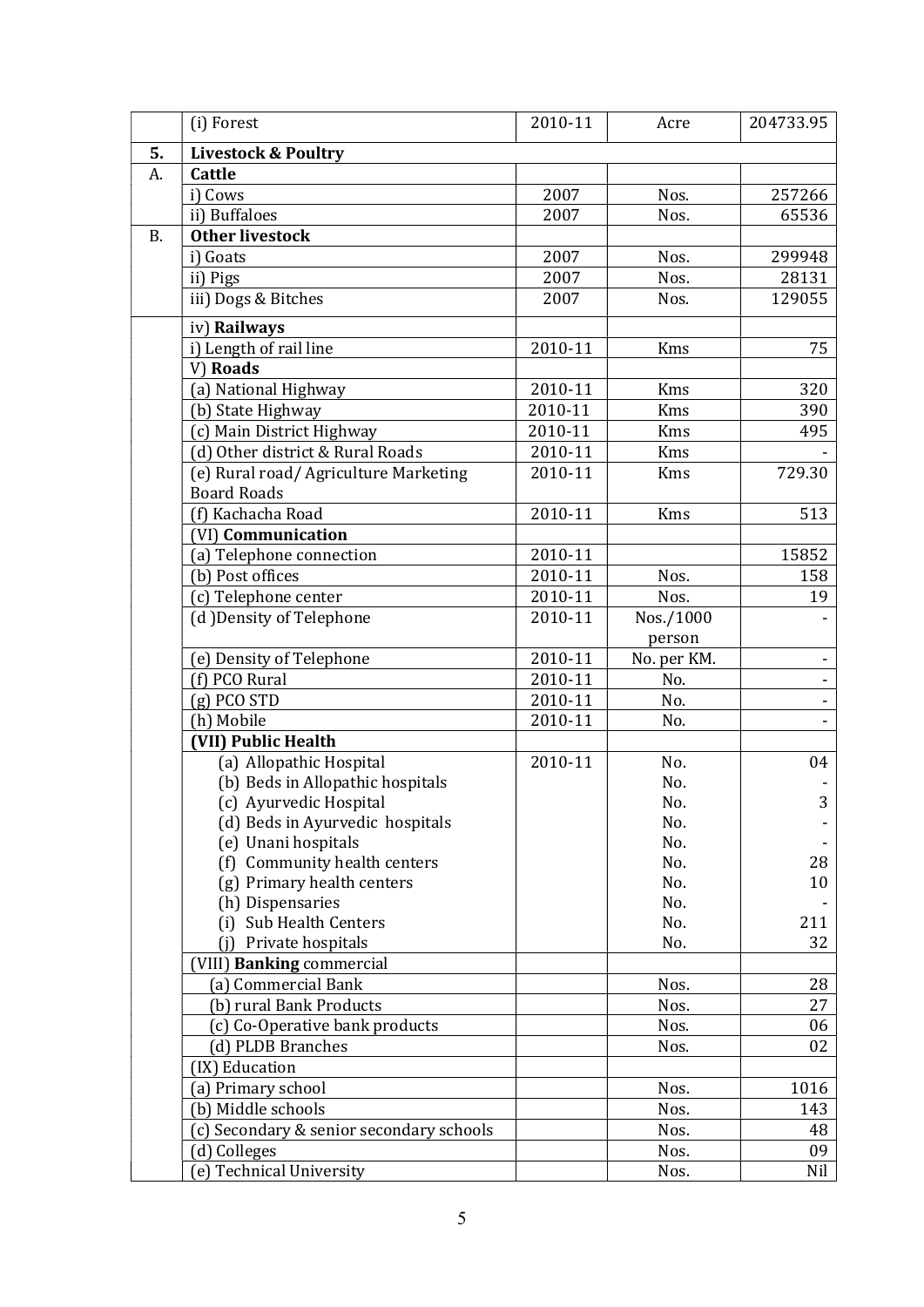| S.<br>No. | <b>Name</b><br><sub>of</sub><br>Ind.<br>Area | Land<br>acquired<br>(In<br>hectare) | Land<br>developed<br>(In<br>hectare) | <b>Prevailing</b><br><b>Rate Per</b><br>Sqm<br>(In Rs.) | No of<br><b>Plots</b> | No of<br>allotted<br><b>Plots</b> | No of<br>Vacant<br><b>Plots</b> | No. of<br>Units in<br><b>Production</b> |
|-----------|----------------------------------------------|-------------------------------------|--------------------------------------|---------------------------------------------------------|-----------------------|-----------------------------------|---------------------------------|-----------------------------------------|
|           |                                              |                                     |                                      | <b>NIL</b>                                              |                       |                                   |                                 |                                         |

## 2.1 Existing Status of Industrial Areas in the District Jamui: Nil.

Source:- RIICO,

#### 3. INDUSTRIAL SCENARIO OF Jamui

## 3.1 Industry at a Glance

| Sr<br>No | Head                                                                               | Unit    | Particulars |
|----------|------------------------------------------------------------------------------------|---------|-------------|
| 1.       | REGISTERED INDUSTRIAL UNIT                                                         | NO.     | 213         |
| 2.       | TOTAL INDUSTRIAL UNIT                                                              | NO.     |             |
| 3.       | REGISTERED MEDIUM & LARGE UNIT                                                     | NO.     |             |
| 4.       | ESTIMATED AVG. NO. OF DAILY WORKER<br>EMPLOYED IN SMALL SCALE<br><b>INDUSTRIES</b> | NO.     |             |
| 5.       | EMPLOYMENT IN LARGE AND MEDIUM<br><b>INDUSTRIES</b>                                | NO.     | 5           |
| 6.       | NO. OF INDUSTRIAL AREA                                                             | NO.     |             |
| 7.       | TURNOVER OF SMALL SCALE IND.                                                       | IN LACS |             |
| 8.       | TURNOVER OF MEDIUM & LARGE SCALE<br><b>INDUSTRIES</b>                              | IN LACS |             |

## 3.2 YEAR WISE TREND OF UNITS REGISTERED

|       | <b>YEAR</b> | <b>NUMBER OF</b><br><b>REGISTERED</b><br><b>UNITS</b> | EMPLOYMENT | <b>INVESTMENT</b><br>(lakh Rs.) |
|-------|-------------|-------------------------------------------------------|------------|---------------------------------|
| Up to | 1984-85     | 14                                                    | 57         | 1664950                         |
|       | 1985-86     | 36                                                    | 177        | 1515610                         |
|       | 1986-87     | 18                                                    | 81         | 1100952                         |
|       | 1987-88     | 18                                                    | 52         | 706784                          |
|       | 1988-89     | 18                                                    | 107        | 1454344                         |
|       | 1989-90     | 24                                                    | 87         | 1182504                         |
|       | 1990-91     | 19                                                    | 80         | 1087360                         |
|       | 1991-92     | 12                                                    | 34         | 462228                          |
|       | 1992-93     | 57                                                    | 138        | 1821328                         |
|       | 1993-94     | 31                                                    | 113        | 1536836                         |
|       | 1994-95     | 29                                                    | 79         | 1073760                         |
|       | 1995-96     | 23                                                    | 75         | 1019400                         |
|       | 1996-97     | 30                                                    | 87         | 1182504                         |
|       | 1997-98     | 21                                                    | 45         | 611640                          |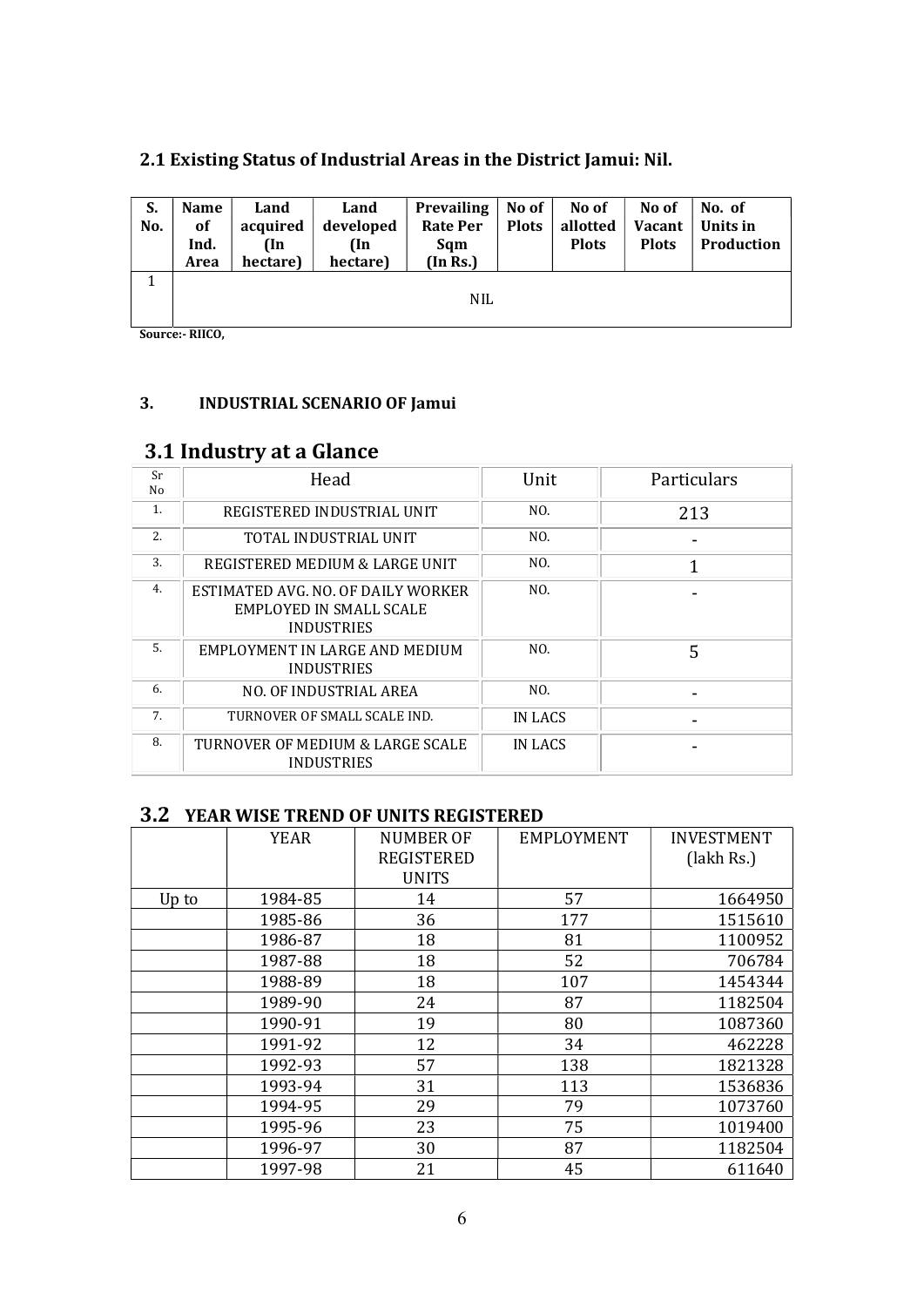| 1998-99      | 9   | 24   | 326208    |
|--------------|-----|------|-----------|
| 1999-2000    | 38  | 100  | 135900    |
| 2000-01      | 41  | 292  | 10485217  |
| 2001-2002    | 28  | 73   | 7160636   |
| 2002-03      | 48  | 114  | 6827346   |
| 2003-04      | 6   | 161  | 9642129   |
| 2004-05      | 46  | 126  | 7546014   |
| 2005-06      | 35  | 105  | 6288345   |
| 2006-07      | 32  | 119  | 5675000   |
| 2007-08      | 43  | 129  | 9618309   |
| 2008-09      | 36  | 112  | 6261000   |
| 2009-10      | 32  | 150  | 16224000  |
| 2010-11      | 36  | 145  | 7999000   |
| 2011-12      | 52  | 230  | 6470000   |
| 2012-13      | 49  | 274  | 13884000  |
| 2013-14      | 55  | 229  | 6245000   |
| 2014-15      | 22  | 102  | 8709000   |
| 2015-16      | 35  | 245  | 125189000 |
| <b>Total</b> | 993 | 3942 | 271106304 |

Source: DIC ------

#### 3.3 DETAILS OF EXISTING MICRO & SMALL ENTERPRISES AND ARTISAN UNITS IN THE DISTRICT

| <b>NIC CODE</b><br>NO. | TYPE OF                                      | <b>NUMBER</b>            | EMPLOYMENT | <b>INVESTMENT</b>     |
|------------------------|----------------------------------------------|--------------------------|------------|-----------------------|
|                        | <b>INDUSTRY</b>                              | OF UNITS                 |            | (Lakh Rs.)            |
| 20                     | Agro based                                   | 55                       | 429        | 1381.91               |
| 22                     | Soda water                                   |                          |            |                       |
| 23                     | Cotton textile                               |                          |            |                       |
| 24.                    | Woolen, silk & artificial Thread             |                          |            |                       |
|                        | based clothes.                               |                          |            |                       |
| 25.                    | Jute & jute based                            |                          |            |                       |
| 26.                    | Ready-made garments & embroidery             | 5                        | 28         | 5.50                  |
|                        |                                              |                          |            |                       |
| 27.                    | Wood/wooden based furniture                  | 106                      | 357        | 61.67                 |
| 28.                    | Paper & Paper products                       |                          |            |                       |
| 29.                    | Leather based                                | $\overline{\phantom{a}}$ | -          |                       |
| 31.                    | Chemical/Chemical based                      |                          |            |                       |
| 30.                    | Rubber, Plastic & petro based                |                          |            |                       |
| 32.                    | Mineral based                                |                          |            |                       |
| 33.                    | Metal based (Steel Fab.)                     | 3                        | 12         | 5.27                  |
| 35.                    | <b>Engineering units</b>                     | 5                        | 14         | 5.6                   |
| 36.                    | Electrical machinery and transport equipment |                          |            |                       |
| 97.                    | Repairing & servicing                        | 4                        | 11         | 3.74                  |
| 01.                    | Others                                       | 35                       | 229        | 141.28                |
|                        | Kachori Making                               |                          |            |                       |
|                        | Total                                        | 213                      | 1080       | 1604.97<br><b>DIA</b> |

Source: DIC -------

## 3.4 Large Scale Industries / Public Sector undertakings : NIL.

List of the units in Jamui & Near By Area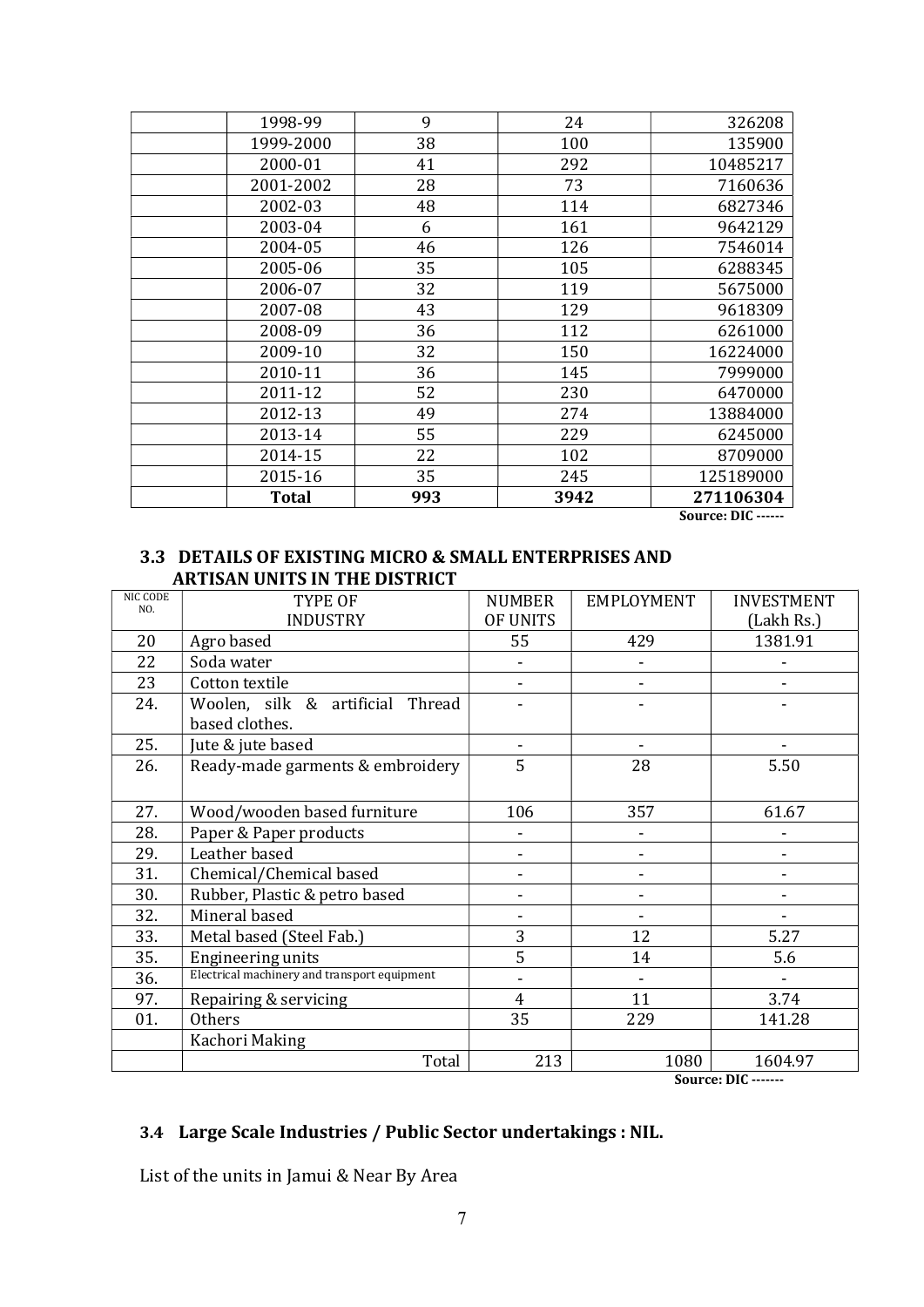## 3.5 Major Exportable Item: NIL

#### 3.6 Growth Trend

The data shows growth in the agro based industry, wood based industry and repairing and servicing enterprises over the years.

### 3.7 Vendorisation / Ancillarisation of the Industry

There is no large and medium scale industry in the district and as such no vendorisation/ Ancillarisation of Industry is in existence in the district.

## 3.8. Medium Scale Enterprises

#### 3.8.1 List of the units in Jamui & Near By Area:

| S. No. | Name of Unit & Addresses                     | <b>Name of Exportable Item</b> |
|--------|----------------------------------------------|--------------------------------|
|        | M/s Amritesh Agro Products Pvt Ltd           |                                |
|        | Vill Basbutiya, Post Madhopur, Block-Chakai, | Pulses, Besan, Sattu           |
|        | Distt Jamui                                  |                                |

#### 3.8.2 Major Exportable Item:

| S. No. | Name of Unit & Addresses                                                                          | <b>Name of Exportable Item</b> |
|--------|---------------------------------------------------------------------------------------------------|--------------------------------|
|        | M/s Amritesh Agro Products Pvt Ltd<br>Vill Basbutiya, Post Madhopur, Block-Chakai,<br>Distt Jamui | Pulses, Besan, Sattu           |

## 3.9 Service Enterprises

3.9.2 Potentials areas for service industry: As per data available in the district industry centre almost 260 units are of service sector majority of which come from repairing and services sector. There is potential for development of enterprises in software and data transfer and processing area.

#### 3.10 Potential for new MSMEs

Automobile repair centre / rice mill / readymade garments / metal fabrication / wood based industries / Bidi industries / flour mill / stone chips and mines industries and packaged Drinking water are the potential enterprises to be developed in the district. There is potential of food processing industries also in this district.

## 4. Existing Clusters of Micro & Small Enterprise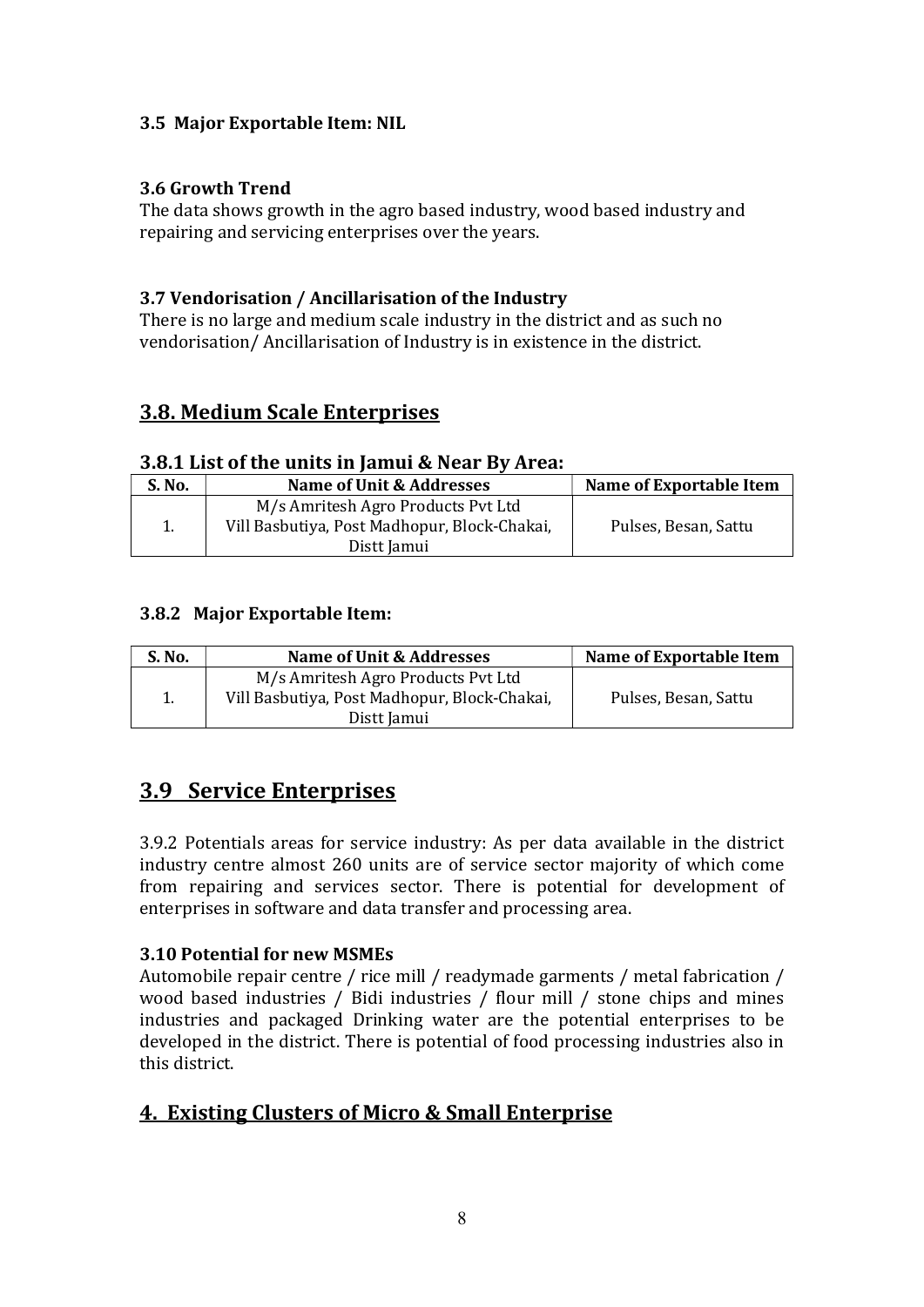There is potential to develop forest based industries and agro based industries in the distinct. In addition to that service industries cluster and fabrication industries cluster also can be develop in this district.

## 4.1 DETAIL OF MAJOR CLUSTERS: N.A.

#### 4.1.1 Manufacturing Sector: N.A.

## 4.1.2 Service Sector: N.A.

## 4.2 Details for Identified cluster:

Though there is potential to develop food processing cluster, rice milling cluster, gur processing cluster, fabrication cluster, garments cluster, make plate cluster and wooden furniture cluster, No cluster has been identified so far in the district.

## 5. General issues raised by industry association during the course of meeting

Lack of financial support and shortage of regular power supply is the major issue raised by industry association. Association has also requested to organize campaign in order to disseminate information related to new schemes and incentive provided by central and state government.

## 6. STEPS TO SET UP MSMEs

Following are the brief description of different agencies for rendering assistance to the entrepreneurs.

| S.             |                                             |                                      |
|----------------|---------------------------------------------|--------------------------------------|
| N <sub>o</sub> | <b>Type of Assistance</b>                   | Name and Address of Agencies         |
|                |                                             |                                      |
|                |                                             |                                      |
| 1.             | <b>Provisional Registration Certificate</b> | General Manager, District Industrial |
|                | (EM-1) & Permanent Registration             | Centres, Jamui                       |
|                | Certificate (EM-II)                         |                                      |
|                |                                             |                                      |
| 2.             | Identification of Project Profiles,         | 1. Director, MSME-DI, Patliputra     |
|                | techno-economic and managerial              | Industrial Area, Patna-800013.       |
|                | consultancy services, market survey         | 2. General Manager, District         |
|                | and economic survey reports.                | Industries Centre, Jamui             |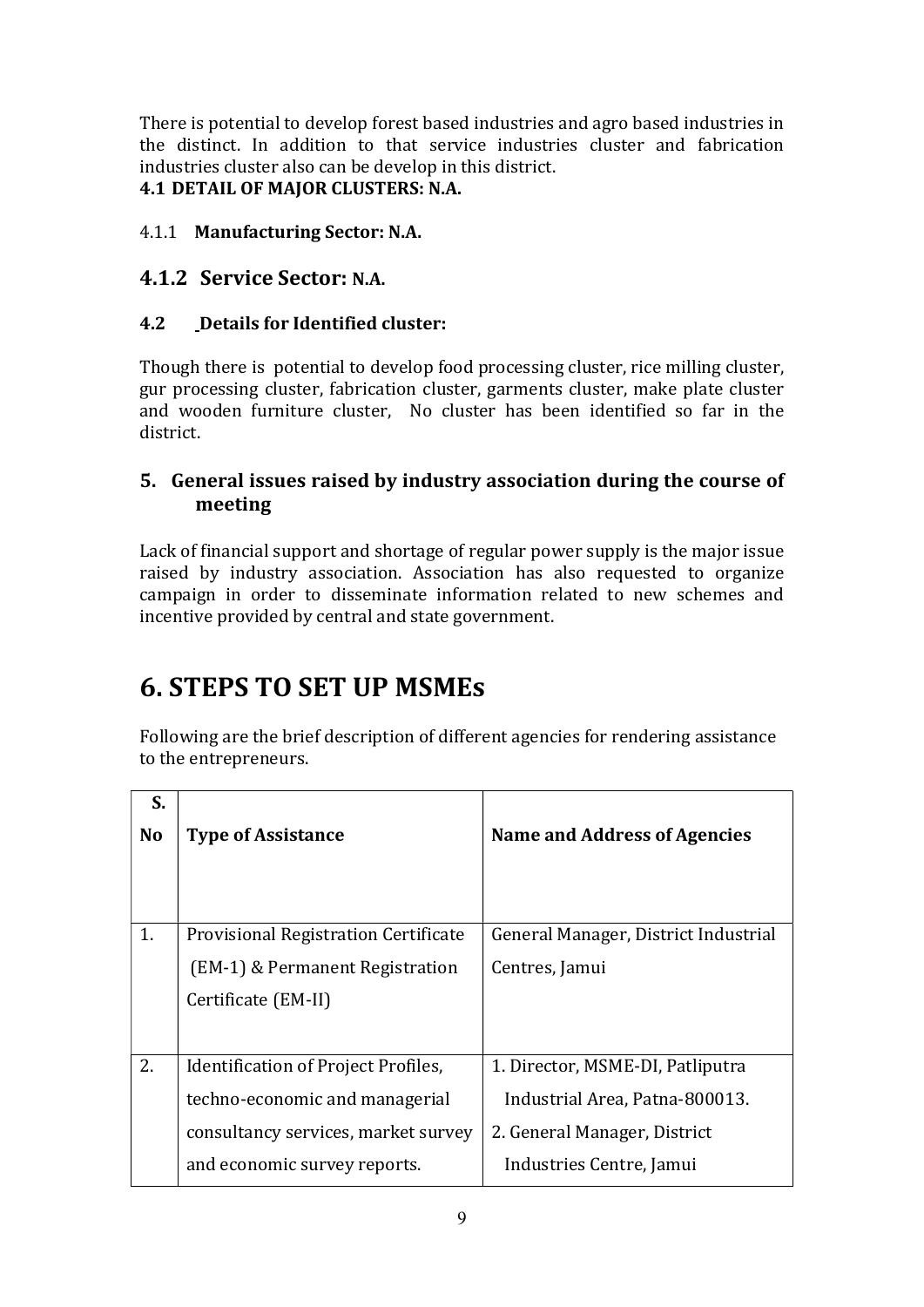|     |                                  | 3. Khadi Village and Industries            |
|-----|----------------------------------|--------------------------------------------|
|     |                                  | Commission, Patna                          |
| 3.  | Land and Industrial shed         | Managing Director, Bihar Industrial        |
|     |                                  | Area Development Authority 1st             |
|     |                                  | floor, Udyog Bhawan, East Gandhi           |
|     |                                  | Maidan, Patna-800004                       |
| 4.  | <b>Financial Assistance</b>      | 1. All Commercial Banks in the             |
|     |                                  | Shiekhpura District.                       |
|     |                                  | 2. Bihar State Financial Corporation       |
|     |                                  | 5 <sup>th</sup> floor, Indira Bhawan,      |
|     |                                  | Ramchalitra Patna, Bailey Road,            |
|     |                                  | Patna-1                                    |
| 5.  | For raw materials under Govt.    | Branch Manager, National Small             |
|     | Supply                           | Industry Corporation Ltd., 104 1st         |
|     |                                  | Floor, Manna Surti Complex, Doctors        |
|     |                                  | Colony, Kankarbagh, Patna-20               |
|     |                                  |                                            |
| 6.  | Plant and machinery under hire / | Do                                         |
|     | purchase basis.                  |                                            |
|     |                                  |                                            |
| 7.  | Power/Electricity                | Assistant Engineer, Bihar State            |
|     |                                  | <b>Electricity Board of Concerned Area</b> |
|     |                                  |                                            |
| 8.  | Technical Know-how.              | 1. Director, MSME-DI, Patliputra           |
|     |                                  | Industrial Area, Patna-13                  |
|     |                                  | 2. General manager, Jamui                  |
|     |                                  | 3. Khadi Village and Industries            |
|     |                                  | Commission, Patna                          |
| 9.  | Quality & Standard               | Bureau of India standards (BIS)            |
|     |                                  | Patliputra Industrial Area, Patna-13       |
|     |                                  |                                            |
| 10. | Marketing / Export Assistance    | 1. Director, MSME-DI, Patliputra           |